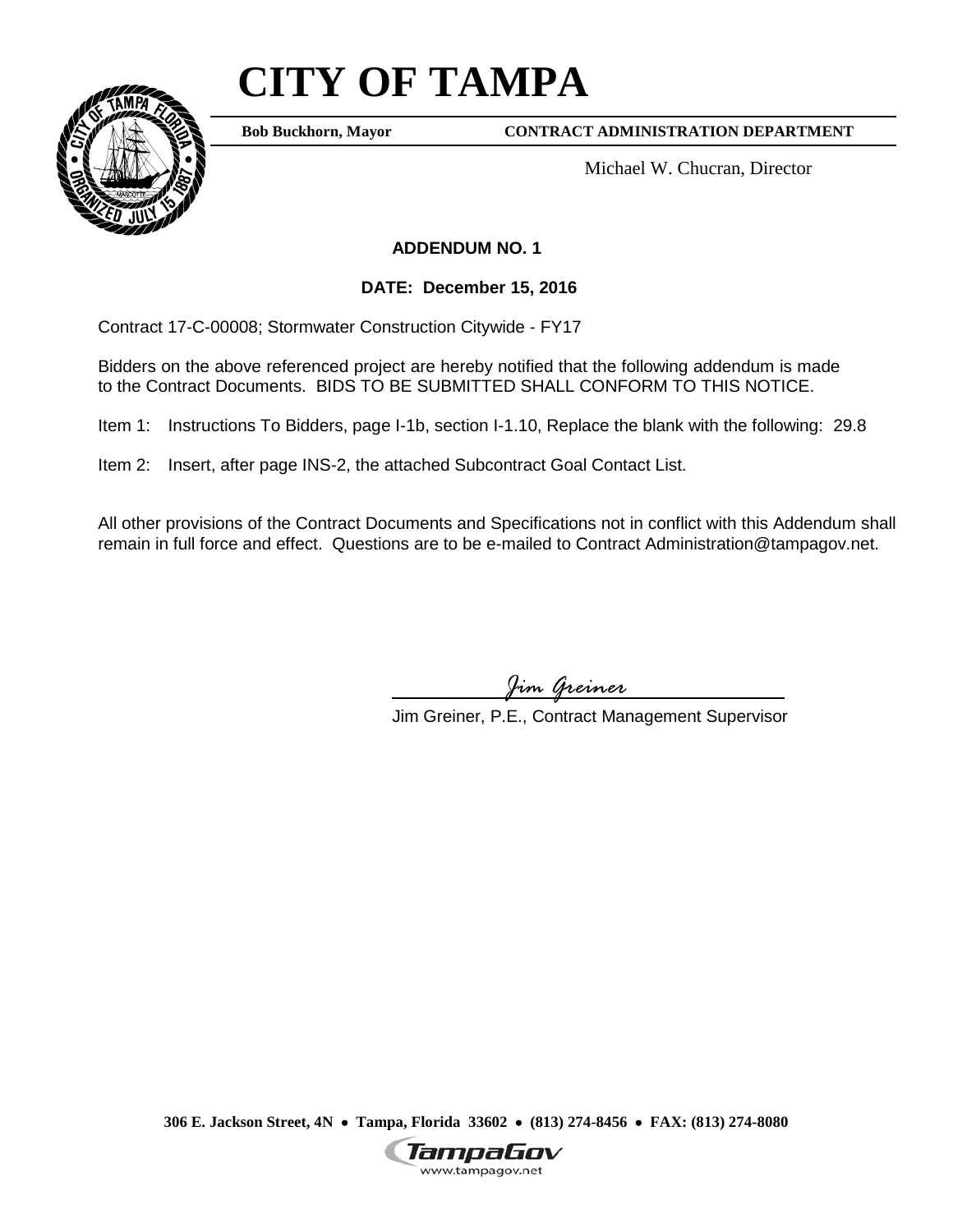**Project 17-C-00008 (Stormwater Construction - Citywide FY 2017)**

|                |                         |                                        |     |                                             |                   |              |              |                  |                                                                                                                          |             | <b>Certification</b> | <b>Expiration</b> |
|----------------|-------------------------|----------------------------------------|-----|---------------------------------------------|-------------------|--------------|--------------|------------------|--------------------------------------------------------------------------------------------------------------------------|-------------|----------------------|-------------------|
| $#^{\prime}S$  | <b>Business Name</b>    | Phone                                  | Fax | <b>Email</b>                                | <b>Address 1</b>  | <b>City</b>  | <b>State</b> | Zip              | <b>Business Description</b>                                                                                              | <b>FEIN</b> | <b>Type</b>          | <b>Date</b>       |
|                |                         |                                        |     |                                             |                   |              |              |                  | General Contractor,<br>Construction and<br>Inspection; Site Work/Land<br>Clearing; Asphalt Paving<br>Services - (paving, |             |                      |                   |
|                | <b>BUN Construction</b> |                                        |     | bunconstruction@tam 4135 E. Hillsborough    |                   |              |              |                  | texturing, sealing, repairs,                                                                                             |             |                      |                   |
|                | Co., Inc.               | 813-931-8270 813-931-9185 pabay.rr.com |     |                                             | Avenue            | Tampa        |              |                  | FL 33610 striping, etc.)                                                                                                 | 593362663   | SLBE/BBE             | 3/14/2018         |
|                | City Wide Paving,       |                                        |     | citywidepavingcwp@y                         |                   |              |              |                  | <b>ASPHALT PAVING SERVICES</b><br>(Non-structural                                                                        |             |                      |                   |
| $\overline{2}$ | <b>LLC</b>              | 813-325-4250 813-849-1723 ahoo.com     |     |                                             | 2508 N. 32nd St.  | Tampa        |              |                  | FL 33605 Subcontractor Only)                                                                                             | 270559624   | SLBE/BBE             | 4/29/2018         |
|                |                         |                                        |     |                                             | 6308 Lake Sunrise | Apollo       |              |                  | <b>General Contractor;</b><br>demolition, grading, base<br>construction, drainage and<br>pipe installation; irrigation;  |             |                      |                   |
|                | 2 Meyer Corp.           |                                        |     | 813-645-3150 813-645-5634 Renatonir@aol.com | Dr.               | <b>Beach</b> |              |                  | FL $ 33572 $ general construction                                                                                        | 562384669   | <b>SLBE</b>          | 12/18/2017        |
|                | 2 Burgess Civil, LLC    | 813-906-1350 813-906-1352 .com         |     | bburgess@burgesscivil                       | 6913 Harney Rd    | Tampa        |              | FL 33617 Utility | Engineering, GC,<br><b>Excavation, Underground</b>                                                                       | 452997668   | <b>SLBE</b>          | 3/28/2018         |

**African American/Black Business Enterprises (BBE) may count**

**toward the subcontract goal. Refer to MBD Form 70-Procurement Guidelines**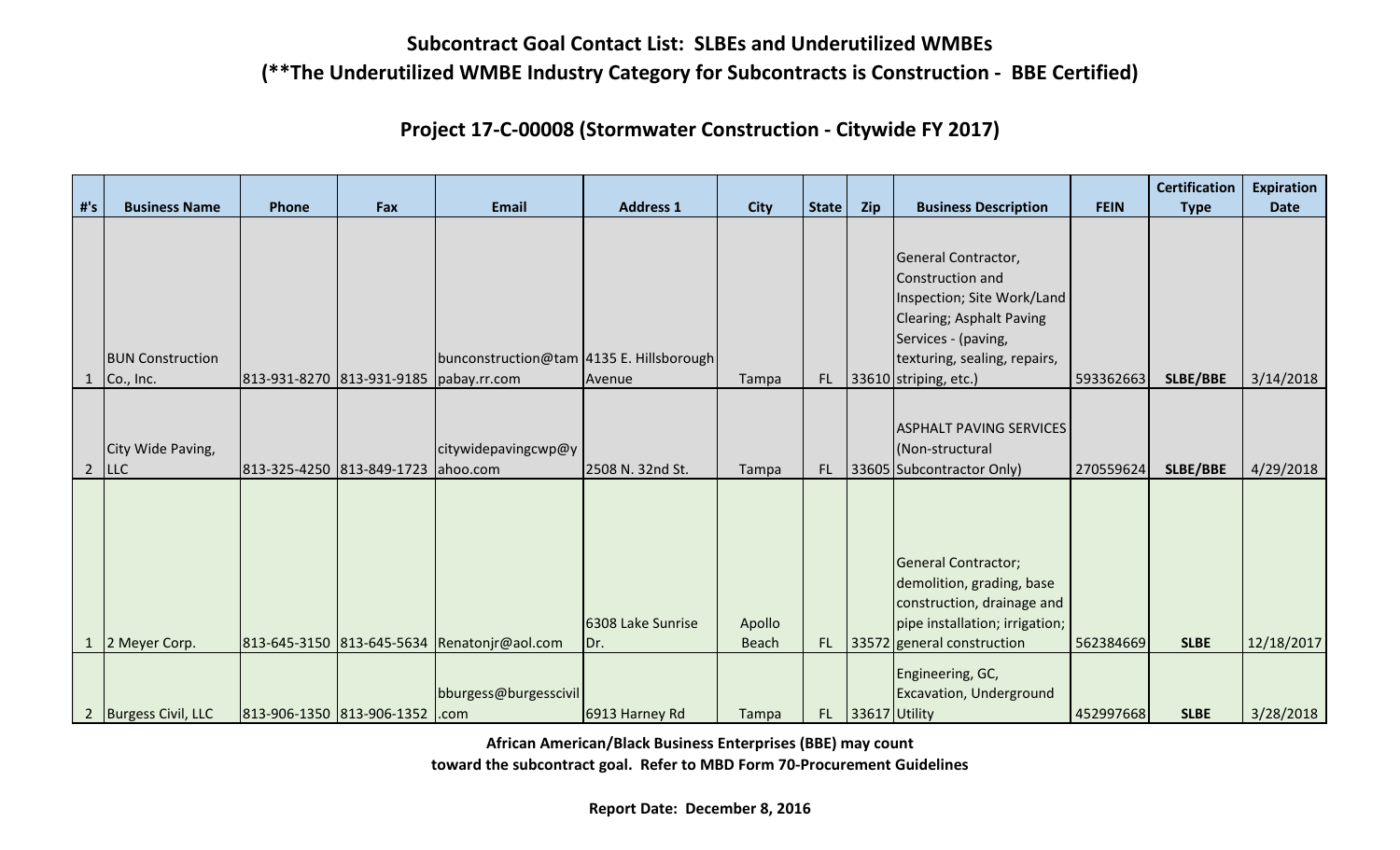**Project 17-C-00008 (Stormwater Construction - Citywide FY 2017)**

|                |                                                                 |                           |                                 |                                  |                                          |                   |              |     |                                                                                           |             | <b>Certification</b> | <b>Expiration</b> |
|----------------|-----------------------------------------------------------------|---------------------------|---------------------------------|----------------------------------|------------------------------------------|-------------------|--------------|-----|-------------------------------------------------------------------------------------------|-------------|----------------------|-------------------|
| #'s            | <b>Business Name</b>                                            | Phone                     | Fax                             | <b>Email</b>                     | <b>Address 1</b>                         | <b>City</b>       | <b>State</b> | Zip | <b>Business Description</b>                                                               | <b>FEIN</b> | <b>Type</b>          | <b>Date</b>       |
| 3              | MBattle<br>Construction IIc                                     | 727-214-4301 727-517-3774 |                                 | moebattle@hotmail.c<br>$I$ om    | 470 maple way                            | Safety<br>Harbor  | FL.          |     | GC-Underground<br>34695 Excavation                                                        | 760840117   | <b>SLBE/BBE</b>      | 7/3/2018          |
| 4              | <b>CMS</b> Crawford<br>Maintenance<br>Services LLC.             |                           | 727-216-6469 727-216-6524 n.com | marina@crawfordmai               | 14028 Palm Way                           |                   | FL.          |     | 33771 Excavation Services                                                                 | 262249991   | <b>SLBE</b>          | 6/2/2018          |
|                | <b>Best Made</b><br>Enterprises, Inc.                           | 813-248-5266              | 813-248-1299                    | BestMadeEntInc@gmail.<br>com     | 4133 Causeway Blvd.                      | Largo<br>Tampa    | FL.          |     | 33619 Fencing Contractor                                                                  | 593498525   | <b>SLBE</b>          | 2/5/2018          |
| $\overline{2}$ | Denson Construction 863-709-1001 863-709-1071                   |                           |                                 | pete@denson-<br>construction.com | P. O. Box 3081                           | <b>Plant City</b> | FL.          |     | Install<br><b>Structural/Reinforcing</b><br>Steel/Concrete<br>33564 Construction; Fencing | 593571944   | <b>BBE</b>           | 1/5/2017          |
| 3              | <b>Ortzak Construction</b><br>Group, LLC                        | 813-961-6023 813-961-6023 |                                 | dcastro@ortzak.com               | 13014 N. Dale<br>Mabry Hwy, Suite<br>623 | Tampa             | FL.          |     | <b>Landscaping and Fencing</b><br>33618 Services                                          | 454837502   | <b>SLBE</b>          | 7/9/2017          |
| 4              | Communication<br>Support Network,<br>$ $ lnc.                   | 727-433-2200              | 727-683-9220                    | csn2@tampabay.rr.com             | <b>Post Office Box</b><br>56394          | St. Pete          | FL.          |     | 33732 Construction; Fencing                                                               | 30379746    | <b>SLBE</b>          | 8/16/2017         |
|                | JEB Management,<br>Inc. DBA Good<br>Neighbor Fence<br>5 Company | 813-968-1921              |                                 | 813-241-6070   info@fence4u.biz  | 5011 20th Avenue<br>South                | Tampa             | FL.          |     | 33619 Construction; Fencing                                                               | 30416868    | <b>SLBE</b>          | 4/29/2017         |

**African American/Black Business Enterprises (BBE) may count**

**toward the subcontract goal. Refer to MBD Form 70-Procurement Guidelines**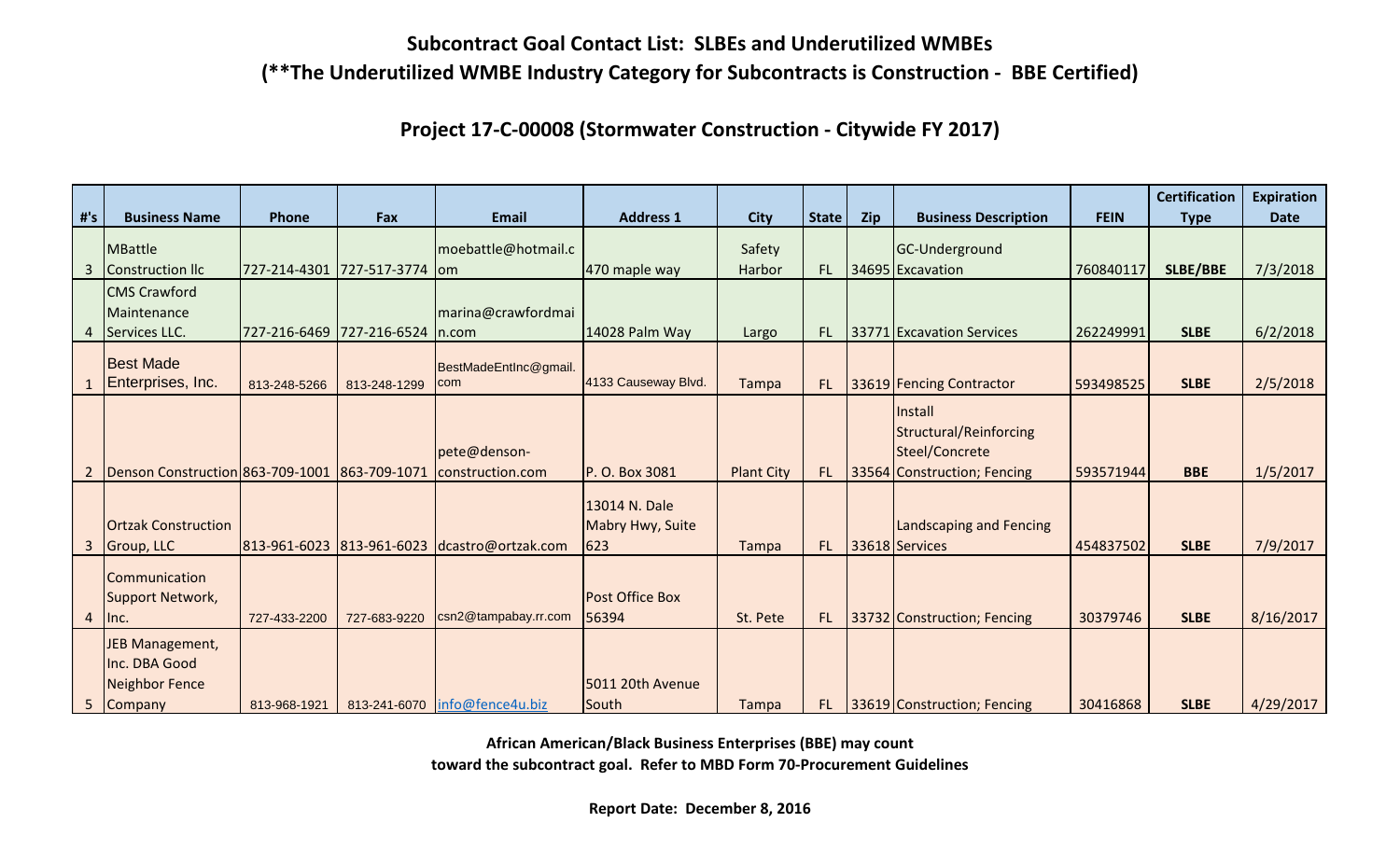**Project 17-C-00008 (Stormwater Construction - Citywide FY 2017)**

|     |                                                                   |                               |              |                                                                               |                     |                   |              |     |                                                                                |             | <b>Certification</b> | <b>Expiration</b> |
|-----|-------------------------------------------------------------------|-------------------------------|--------------|-------------------------------------------------------------------------------|---------------------|-------------------|--------------|-----|--------------------------------------------------------------------------------|-------------|----------------------|-------------------|
| #'s | <b>Business Name</b>                                              | Phone                         | Fax          | <b>Email</b>                                                                  | <b>Address 1</b>    | <b>City</b>       | <b>State</b> | Zip | <b>Business Description</b>                                                    | <b>FEIN</b> | <b>Type</b>          | <b>Date</b>       |
|     | <b>Fresh Start</b><br>6   Development, Inc.                       | 813-758-5345                  | 813-333-5949 | freshstartdevelop@yahoo 601 S Falkenburg Rd,<br>.com                          | Suite 14-2          | Tampa             | FL.          |     | General Construction; Seed<br>Sod, Soil, & Inoculants;<br>33619 Fencing        | 203857845   | <b>SLBE/BBE</b>      | 3/4/2017          |
|     | <b>Cardinal Landscaping</b><br>Services of Tampa,<br>Inc., DBA na | 813-915-9696                  | 813-915-9695 | Mark@cardinallandscape<br>.com                                                | 817 E. Okaloosa Ave | <b>Tampa</b>      | FL.          |     | Landscaping and Seed, Sod,<br>33604 Soil, & Inoculants                         | 593394554   | <b>SLBE</b>          | 6/4/2017          |
| 2   | D & J LAWN<br><b>SERVICES OF</b><br><b>LAKELAND LLC</b>           |                               |              | DANDJLAWNSERVICES 575 OLD POLK CITY<br>863-859-3525 863-853-1044 @HOTMAIL.COM | <b>ROAD</b>         | <b>LAKELAND</b>   | <b>AL</b>    |     | Lawn Maintenance, Sod<br>33809 Installation                                    | 273279070   | <b>SLBE</b>          | 1/13/2018         |
|     | <b>Fresh Start</b><br>Development, Inc. 813-758-5345              |                               | 813-333-5949 | freshstartdevelop@yahoo 601 S Falkenburg Rd,<br>.com                          | <b>Suite 14-2</b>   | <b>Tampa</b>      | FL           |     | General Construction; Seed<br>Sod, Soil, & Inoculants;<br>33619 Fencing        | 203857845   | <b>SLBE/BBE</b>      | 3/4/2017          |
|     | Morelli<br>Landscaping, Inc                                       | 727-535-6263                  | 727-536-6855 | vjmorelli@tampabay.rr.co 4855 162nd Avenue<br>m                               | North               | <b>Clearwater</b> | FL.          |     | Landscaping Services;<br>Seed, Sod, Soil, &<br>33762 Inoculants                | 591877993   | <b>SLBE</b>          | 2/16/2018         |
|     | <b>BAY LIGHT, LLC</b>                                             | 813-972-4057 813-971-0882 com |              | paulrobinson22@msn.                                                           | 10105 N. 11TH ST.   | Tampa             | FL.          |     | Landscaping, Lawn<br>Maintenance, Tree<br>33612 Trimming Services              | 455079825   | <b>SLBE/BBE</b>      | 10/5/2018         |
|     | 2   Cutups Lawn Service   813-361-8871   813-238-2397   hoo.com   |                               |              | cutupslawnservice@ya3217 East Powhatan                                        | IAve.               | Tampa             | FL.          |     | Landscaping and Ground<br>Maintenance, Mowing,<br>33610 Hauling, Tree Trimming | 611241291   | <b>SLBE/BBE</b>      | 1/4/2018          |

**African American/Black Business Enterprises (BBE) may count**

**toward the subcontract goal. Refer to MBD Form 70-Procurement Guidelines**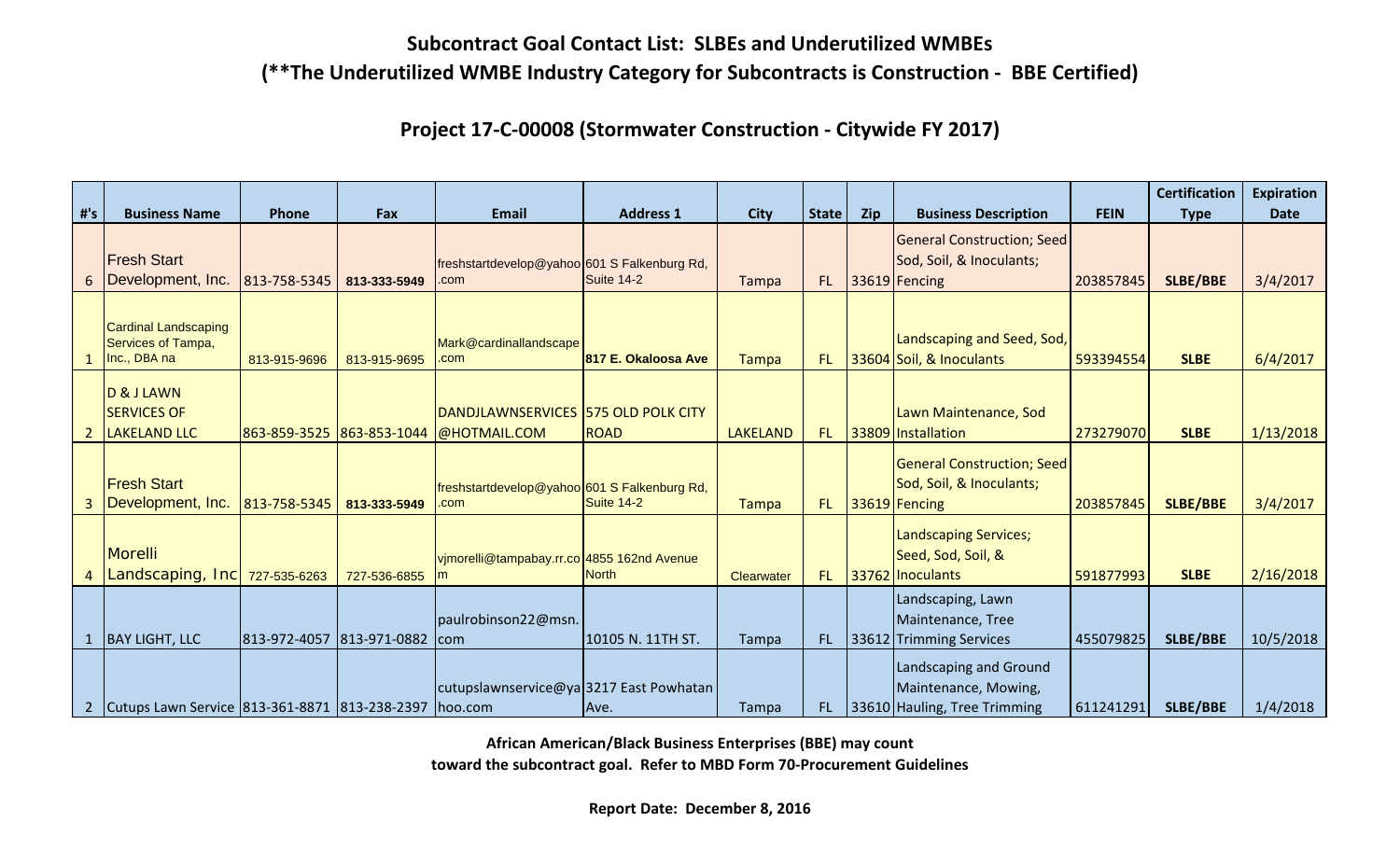**Project 17-C-00008 (Stormwater Construction - Citywide FY 2017)**

|                |                                |                           |                             |                                            |                         |                   |              |     |                               |             | <b>Certification</b> | <b>Expiration</b> |
|----------------|--------------------------------|---------------------------|-----------------------------|--------------------------------------------|-------------------------|-------------------|--------------|-----|-------------------------------|-------------|----------------------|-------------------|
| #'s            | <b>Business Name</b>           | <b>Phone</b>              | Fax                         | <b>Email</b>                               | <b>Address 1</b>        | <b>City</b>       | <b>State</b> | Zip | <b>Business Description</b>   | <b>FEIN</b> | <b>Type</b>          | <b>Date</b>       |
|                |                                |                           |                             |                                            |                         |                   |              |     |                               |             |                      |                   |
|                | <b>GERARDO RAMIREZ</b>         |                           |                             | RAMIREZTREEREMOV                           |                         |                   |              |     | Residential and               |             |                      |                   |
| 3              | <b>TREE SERVICE LLC</b>        | 813-650-1093 813-513-5713 |                             | AL@GMAIL.COM                               | 8527 FRANKLIN RD        | <b>PLANT CITY</b> | FL.          |     | 33565 Commercial Tree Service | 331188019   | <b>SLBE</b>          | 5/20/2017         |
|                |                                |                           |                             |                                            |                         |                   |              |     |                               |             |                      |                   |
|                | Paynes                         |                           |                             |                                            |                         |                   |              |     | Land Clearing, Tree           |             |                      |                   |
|                | Environmental                  |                           |                             |                                            |                         |                   |              |     | Trimming, Subcontractor       |             |                      |                   |
|                | Services, LLC                  | 813-677-6822 866-467-9029 |                             | paynestrees@cs.com                         | 5617 Causeway Blvd      | Tampa             | FL.          |     | 33619 (Non-professional)      | 271037046   | <b>SLBE</b>          | 9/30/2018         |
|                |                                |                           |                             |                                            | 9100 SOUTH              |                   |              |     |                               |             |                      |                   |
|                | <b>SENLEX</b>                  |                           |                             |                                            | DADELAND                |                   |              |     | JANITORIAL SERVICES AND       |             |                      |                   |
|                | <b>IENVIRONMENTAL</b>          |                           |                             | JDOTSON@SENLEXEN                           | <b>BOULEVARD, SUITE</b> |                   |              |     | <b>WASTE COLLECTION, TREE</b> |             |                      |                   |
| 5              | LLC                            | 305-256-2636 305-255-0709 |                             | <b>VIRONMENTAL.COM</b>                     | 1500                    | <b>MIAMI</b>      | FL.          |     | 33156 TRIMMING, MOWING        | 421743332   | <b>BBE</b>           | 3/2/2017          |
|                |                                |                           |                             |                                            |                         |                   |              |     |                               |             |                      |                   |
|                |                                |                           |                             |                                            |                         |                   |              |     |                               |             |                      |                   |
|                |                                |                           |                             |                                            |                         |                   |              |     | JANITORIAL SERVICES AND       |             |                      |                   |
|                |                                |                           |                             |                                            | 3902 E POWHATAN         |                   |              |     | <b>WASTE COLLECTION, TREE</b> |             |                      |                   |
|                | 6   T.C.C Enterprise Inc       |                           |                             | 813-545-5540 813-545-5540 tcc inc@live.com | <b>AVE</b>              | <b>TAMPA</b>      | FL.          |     | 33610 TRIMMING, MOWING        | 463223645   | <b>SLBE/BBE</b>      | 9/25/2017         |
|                | <b>CARJA</b>                   |                           |                             | Carly@puleosconcrete                       |                         |                   |              |     |                               |             |                      |                   |
|                | CONSTRUCTION, INC 813-304-7158 |                           |                             | .com                                       | 3129 W Idlewild Ave     | <b>Tampa</b>      | FL.          |     | 33615 Concrete                | 463665283   | <b>SLBE</b>          | 8/23/2018         |
|                |                                |                           |                             |                                            | 318 N. John Young       |                   |              |     |                               |             |                      |                   |
| $\overline{2}$ | Excel 4 LLC                    | 407-480-8976              |                             | excel4llc@yahoo.com                        | <b>Parkway Suite #6</b> | <b>Kissimmee</b>  | FL.          |     | 34741 Concrete and Masonry    | 454149326   | <b>BBE</b>           | 8/22/2018         |
|                |                                |                           |                             |                                            |                         |                   |              |     |                               |             |                      |                   |
|                |                                |                           |                             |                                            |                         |                   |              |     | <b>CONCRETE AND ASPHALT</b>   |             |                      |                   |
|                | <b>Parking Lot Striping</b>    |                           |                             | fernandoplss@aol.co                        |                         |                   |              |     | <b>WORK, CLEARING &amp;</b>   |             |                      |                   |
| 3              | Service Inc.                   |                           | 813-623-1454 813-664-0140 m |                                            | <b>3901 E LAKE AVE</b>  | <b>TAMPA</b>      | FL.          |     | 33610 GRUBBING, SIDEWALKS     | 260324264   | <b>SLBE</b>          | 5/14/2017         |

**African American/Black Business Enterprises (BBE) may count**

**toward the subcontract goal. Refer to MBD Form 70-Procurement Guidelines**